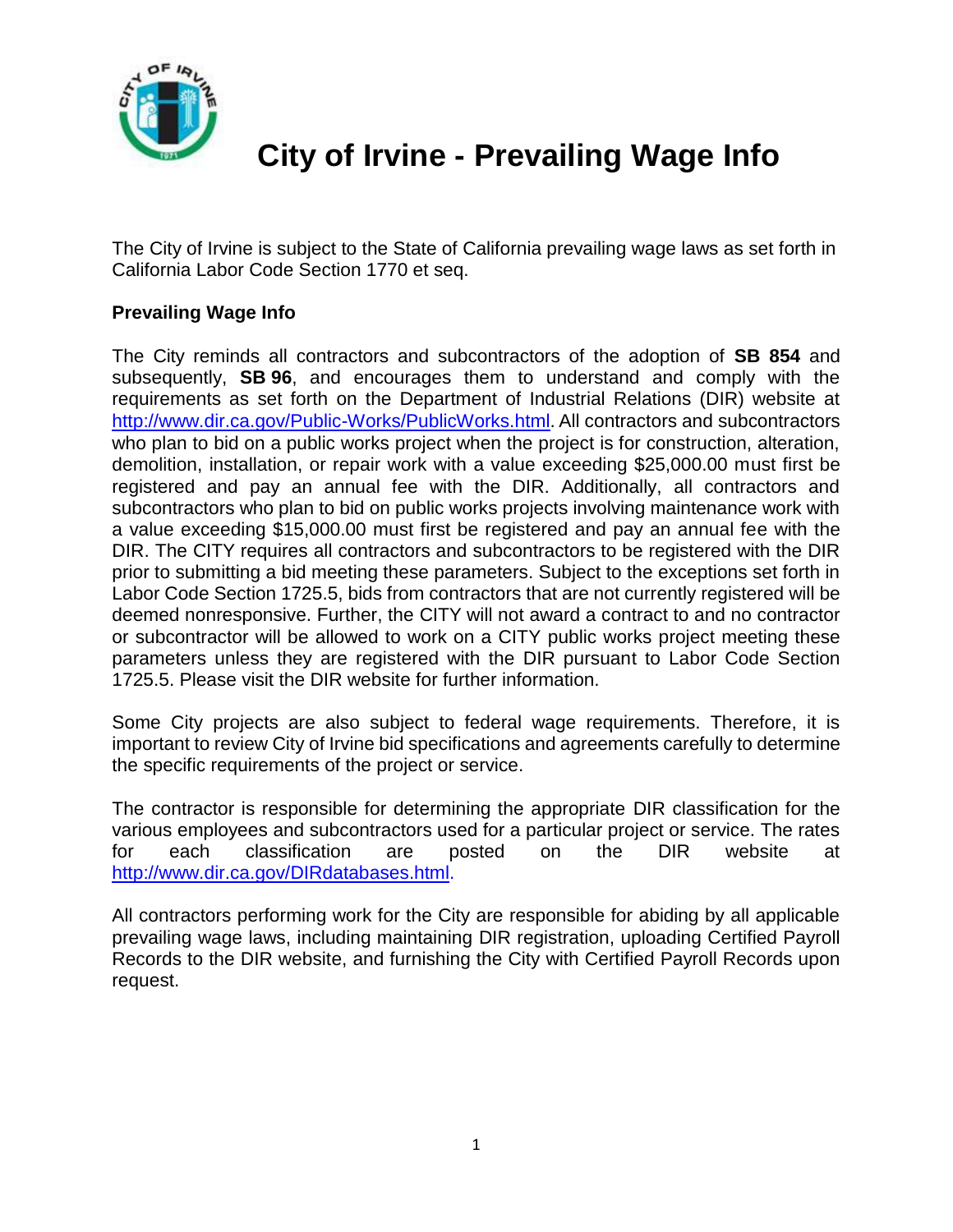

# **City of Irvine - Prevailing Wage Info**

## **Frequently Asked Questions:**

### **What projects/work does prevailing wage apply to?**

- Trades-related work such as electrical, painting, HVAC, plumbing and other construction projects
- Maintenance and repair work including landscape maintenance services
	- o (Excludes custodial and security services)
- Certain professional service providers as listed below:
	- o Surveyors
	- o Operating Engineers
	- o Field Soils Materials Testers
	- o Building /Construction and Specialty Inspectors

#### **What is the dollar value threshold when the prevailing wage requirement begins to apply?**

• > \$1,000 Per Project

#### **Who determines which worker classification(s) should be used on a project, the City or the Contractor?**

 The Contractor is responsible for determining the appropriate classification of workers for each project. The contractor is also responsible for abiding by all applicable laws relating to prevailing wage requirements.

#### **Does the prevailing wage requirement apply to an individual tradesperson with a license and with no employees?**

 Yes, any individual who is performing on-site trades work, regardless of owner operator status, must be paid the applicable prevailing wage for the craft performed.

#### **Does the prevailing wage requirement apply to a contractor's subcontractors?**

Yes